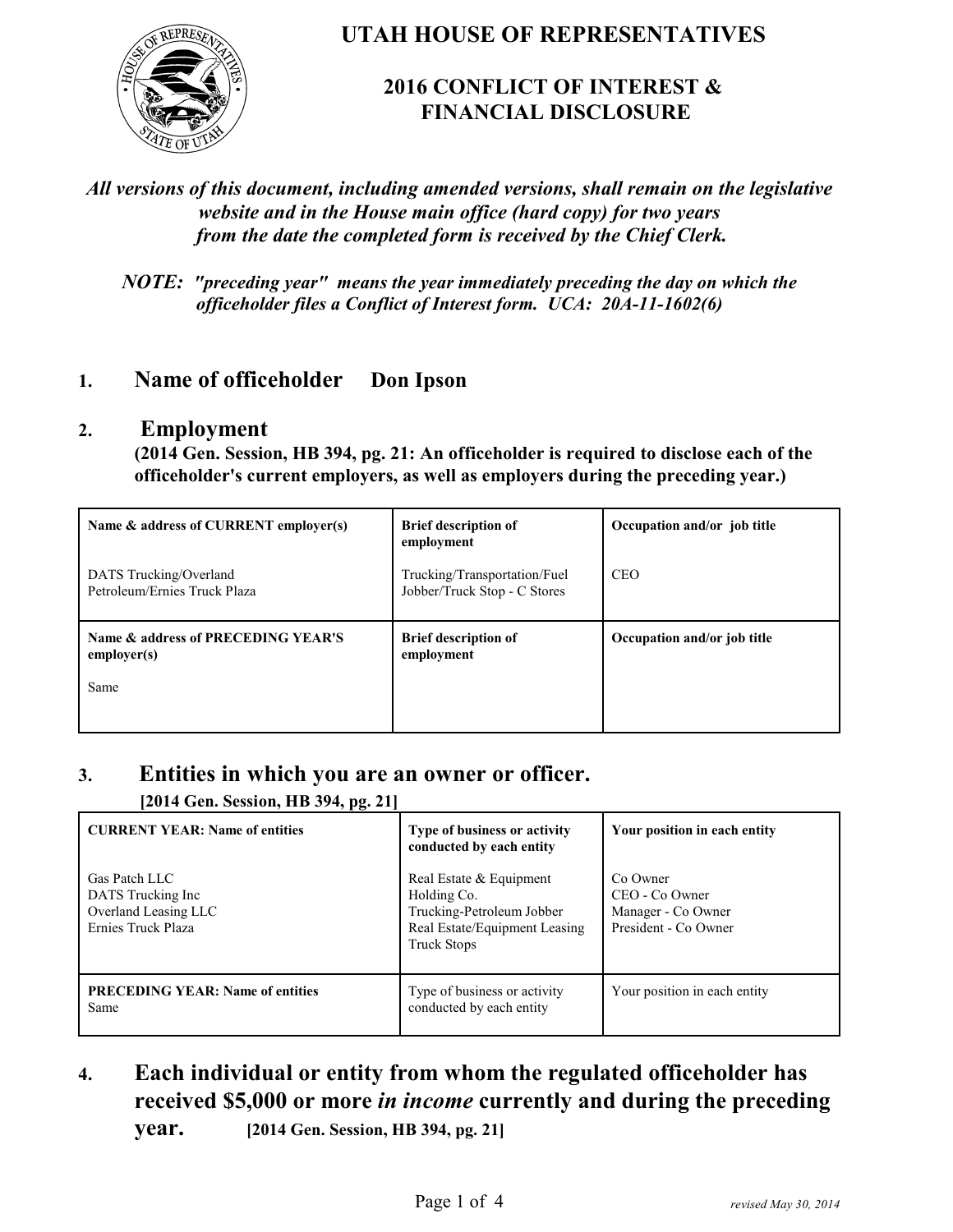**NOTE: UCA 20A-11-1604 (5) (b): "in making the disclosure . . ., a regulated officeholder who provides goods or services to multiple customers or clients as part of a business or a licensed profession is only required to provide the information described in Subsection (4)(e) in relation to the entity or practice through which the regulated officeholder provides the goods or services and is not required to provide the information described in Subsection (4)(e) in relation to the regulated officeholder's customers or clients."**

| Name of individual or entity     | Type of business or activity conducted by the entity |
|----------------------------------|------------------------------------------------------|
| DATS Trucking/Overland Petroleum | Trucking-Petroleum Jobber                            |
| Ernie's Truck Plaza              | Retail Truck Stop/C Stores                           |
| Overland Leasing LLC             | Real Estate & Equipment Holding Company              |

# **5. Each entity in which you currently hold any stocks or bonds having a fair market value of \$5,000 or more, including info for the preceding year.**

 **(excludes funds that are managed by a third party, including blind trusts, managed investment accounts, and mutual funds). [2014 Gen. Session, HB 394, pg. 21]**

| Name of entity       | Type of business or activity conducted by the entity |
|----------------------|------------------------------------------------------|
| DATS Trucking Inc    | <b>Truck Transportation</b>                          |
| Ernie's Truck Plaza  | <b>Truck Stops</b>                                   |
| Overland Leasing LLC | Real Estate & Equipment Leasing                      |
| Gas Patch            | Real Estate & Equipment Holding Co.                  |

**6. Entity or organization for which you serve on the board of directors or in any other type of paid leadership capacity (include current and**

**preceding year). [2014 Gen. Session, HB 394, pg. 21]**

 *\* (only required to list those entities not already listed in responses to questions 3,4, or 5)*

| Name of entity or organization                               | Type of business or activity conducted by<br>the entity | Your position in the entity or<br>organization |
|--------------------------------------------------------------|---------------------------------------------------------|------------------------------------------------|
| <b>DATS Trucking/Overland</b><br>Petroleum                   | <b>Transportation/Fuel Jobber</b>                       | <b>CEO - CoOwner</b>                           |
| <b>Ernie's Truck Plaza</b>                                   | <b>Truck Stops/ C Stores</b><br><b>Commercial Bank</b>  | <b>President - CoOwner</b>                     |
| <b>Zion's Bank</b>                                           |                                                         | <b>Regional Advisory Board</b>                 |
| <b>UDOT Motor Carrier</b><br><b>Advisory Board</b>           | <b>Motor Carrier Regulations</b>                        | <b>Chair of Board</b>                          |
| <b>Washington Co. Economic</b><br><b>Development Council</b> |                                                         | <b>Board of Directors</b>                      |
| <b>Utah Food Bank</b>                                        |                                                         | <b>Southern Utah Advisory Board</b>            |
| <b>Utah Trucking Association</b>                             | <b>Trucking Association</b>                             | <b>Board of Directors</b>                      |
| <b>Doctors Free Clinic</b>                                   |                                                         | <b>Board Member</b>                            |
|                                                              |                                                         |                                                |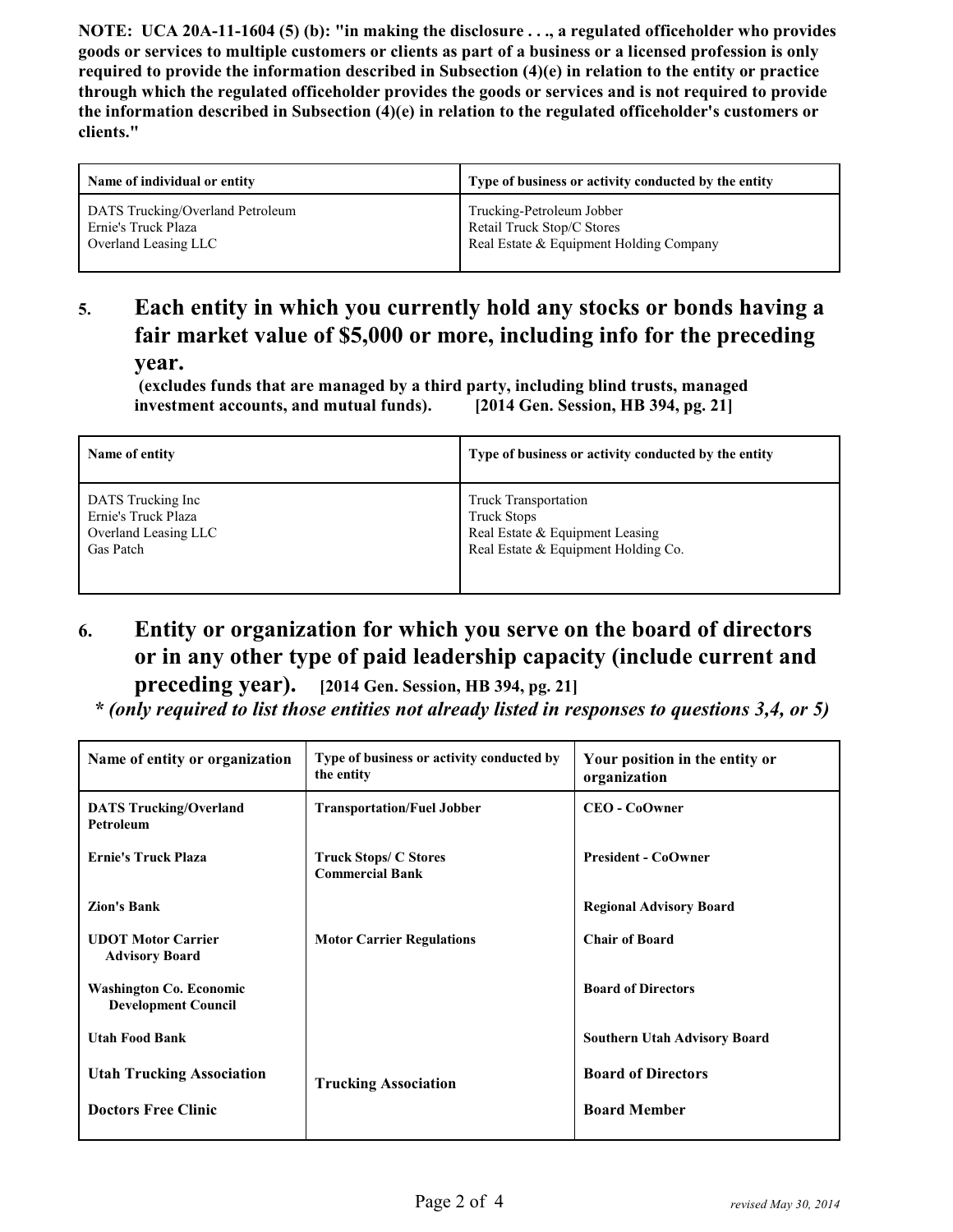**7. Description of any real property in which the legislator holds an ownership or other financial interest that the legislator believes may constitute a conflict of interest.** *(optional)* **[2014 Gen. Session, HB 394, pg. 22]**

| <b>Description of the real property</b> | Description of the type of interest held by the<br>legislator |
|-----------------------------------------|---------------------------------------------------------------|
| N/A                                     |                                                               |

**8. Name of spouse and any other adult residing in your household who is not related by blood or marriage. [see 2014 Gen. Session, HB 394; pg. 22]]**

| Name of SPOUSE:                                                                  |
|----------------------------------------------------------------------------------|
| JoAnn                                                                            |
|                                                                                  |
|                                                                                  |
| Names of OTHER ADULTS residing in home who are not related by blood or marriage: |
|                                                                                  |
|                                                                                  |
|                                                                                  |
|                                                                                  |

**9. Employment information for your spouse and any other adult residing in your household that is not related to you by blood or marriage include current employer and employer(s) during the preceding year. [2014 Gen. Session, HB 394, pgs. 20 and 22]**

| <b>SPOUSE's current employer(s):</b><br><b>DATS Trucking/Overland Petroleum</b>                                                                 | Address of spouse's current employer(s)<br>321 North Old Hwy 91<br>Hurricane, Utah 84737 |
|-------------------------------------------------------------------------------------------------------------------------------------------------|------------------------------------------------------------------------------------------|
| SPOUSES's employer(s) in the preceding year:<br><b>Same</b>                                                                                     | Address of spouse's preceding year employer(s)                                           |
|                                                                                                                                                 |                                                                                          |
| Information for other adults not related by blood or<br>marriage who are living in the same home as officeholder:<br><b>NAME OF INDIVIDUAL:</b> | Brief description of employment & occupation                                             |
| <b>NAME OF INDIVIDUAL:</b>                                                                                                                      | Brief description of employment & occupation                                             |